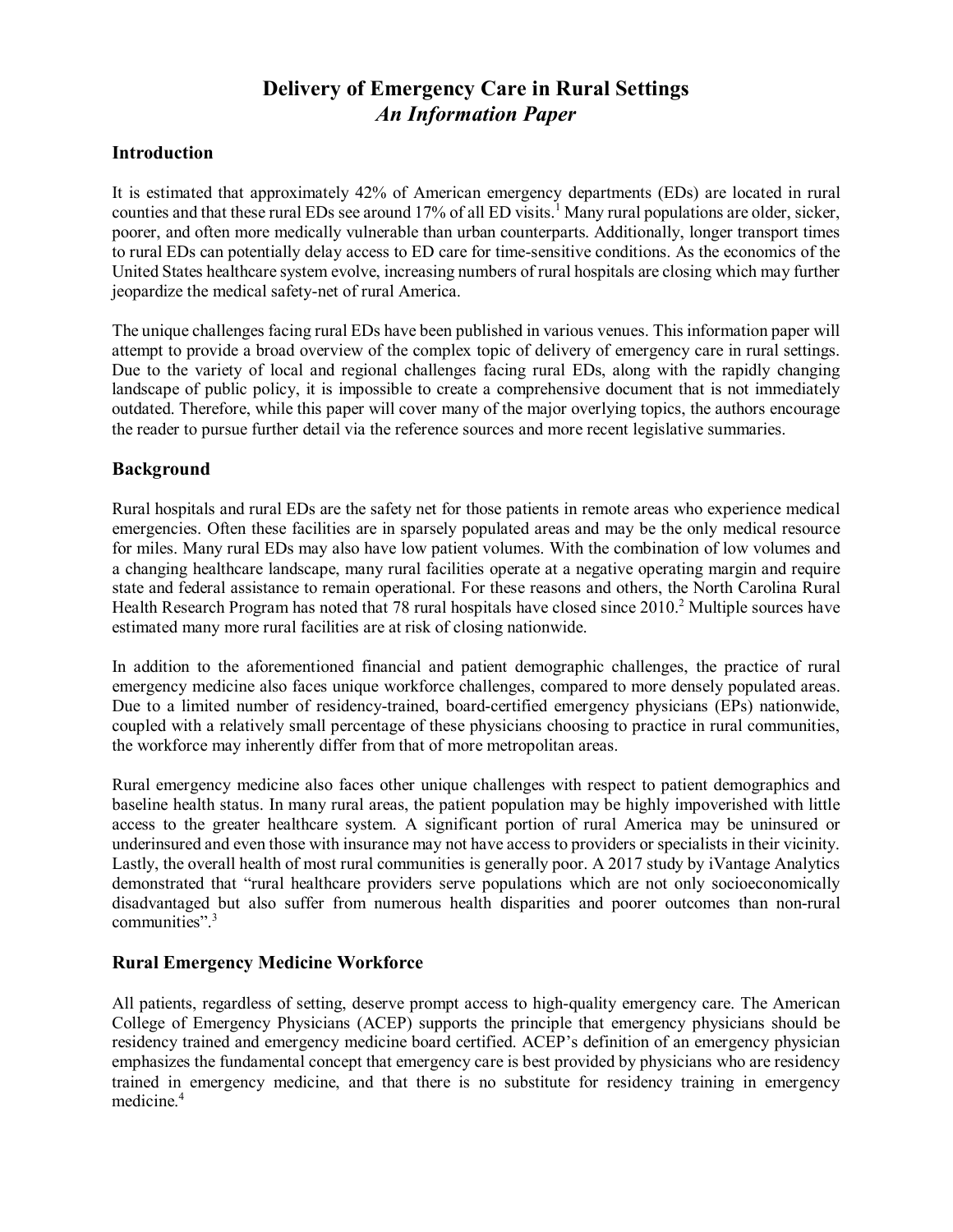Despite this valid philosophical stance, data suggests that emergency medicine residency–trained/boardcertified emergency physicians may never be able to fully meet workforce demands, at least in the foreseeable future, particularly in rural areas.<sup>5,6</sup> Therefore, the ED workforce in many rural areas may by necessity differ from that in urban areas. The current rural ED workforce is diverse. For example, data from Iowa showed that almost a quarter of EDs were staffed exclusively by family medicine physicians, and only 12% of EDs were staffed by residency–trained EPs.7,8 Nurse practitioners (NPs) and physician assistants (PAs) provided sole coverage in 39% of these hospitals. Emergency medicine collaboration with family medicine may also have potential to meet workforce needs in rural communities.<sup>9,10</sup> The realities of ED workforce challenges require that rural hospitals have credentialing policies that ensure that every emergency provider possesses the necessary skills and experience to provide safe, high quality emergency care. ACEP supports innovative approaches to raise the level of care, as well as the cognitive and technical skills of all emergency providers, such as the CALS course.<sup>11</sup> A "patient-centered approach" is required to ensure that additional training, oversight, and continuing medical education is available for rural emergency physicians, PAs, and NPs.

ACEP supports initiatives to improve the quality of emergency care in rural areas and expand the size of the rural emergency care workforce. Approaches such as those recommended by the Institute of Medicine (IOM) report and the Future of Emergency Medicine Summit include continued efforts to improve rural emergency medicine training for residents<sup>12</sup>, increased collaboration between emergency medicine and primary care specialties<sup>13</sup> and increased links between academic medical centers and rural hospitals.

The specialty of emergency medicine must continue to evolve to meet the needs of rural America by strengthening the workforce with ongoing training and education, enhanced recruitment and retention, and new collaborative models.

# **Freestanding EDs in Rural Emergency Medicine**

A freestanding emergency department (FSED) is a facility that is structurally separate and distinct from a hospital and provides emergency care. There are two distinct types of FSEDs: a hospital outpatient department (HOPD), also referred to as an off-site hospital-based or satellite emergency department (ED), and independent freestanding emergency centers (IFECs).<sup>14</sup>

Some have surmised that either of the above models of accessibility to emergency care would be more cost effective than a full-service hospital in a rural area. However, many barriers exist. IFECs are currently unable to participate as provider-based facilities, meaning they cannot accept Medicare or Medicaid which is often the primary coverage for patients in rural areas. This creates a significant financial barrier to the rural IFEC model, as they are unable to bill these patients. Additional legislative barriers exist for IFECs in that there are currently relatively few states that have legislation allowing IFECs. HOPDs are hospital affiliated, but typically must be within a specified distance from the affiliated full service hospital, a requirement that further limits the proliferation of HOPDs in remote areas.

When compared to a full-service hospital, freestanding emergency centers have the potential to be more efficient by dedicating to only emergency care with a leaner staffing model. Health quality in an FSED may also be comparable when they provide advanced imaging (CT, x-ray, and ultrasound) and a moderatecomplexity lab on site. Such facilities can rapidly diagnosis, treat, and stabilize any acute illness, and many can keep patients in observation status for short stays. More complex or longer-stay patients would require transfer to higher levels of care.

Freestanding ED Section Related Links: https://www.acep.org/Clinical---Practice-Management/Freestanding-Emergency-Departments/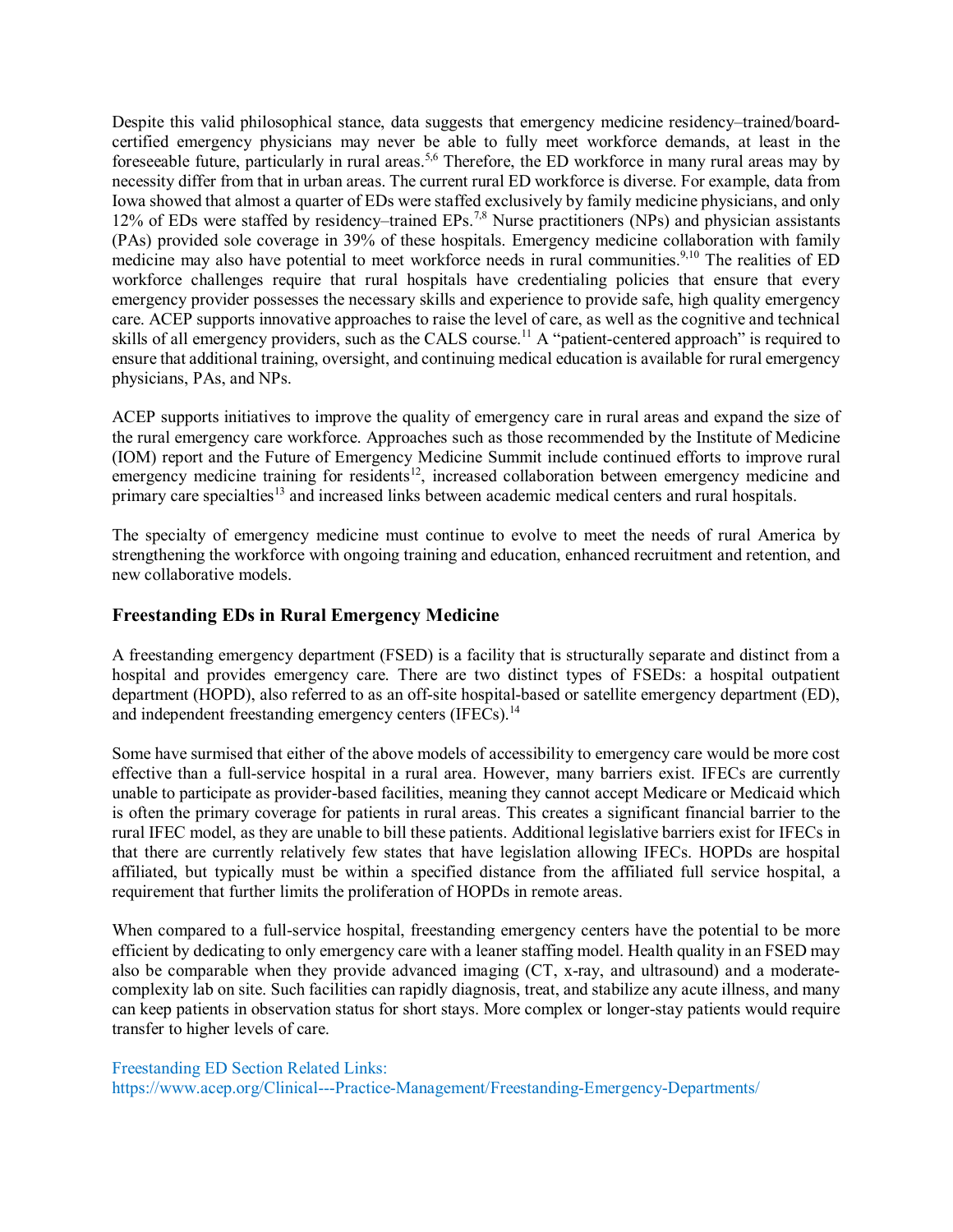# **Critical Access Hospitals**

The Critical Access Hospital (CAH) is a hospital designation that was created to reduce financial vulnerabilities of rural hospitals and improve access to healthcare by keeping essential services in rural communities. Small, rural hospitals have faced financial challenges for decades. In response to a string of rural hospital closures, Congress passed the Balanced Budget Act (BBA) of 1997 that created the CAH designation. CAHs are limited to 25 inpatient beds with limitations on length of inpatient stay, which is designed to encourage transfer of complex cases. They must provide 24/7 emergency care and must be located more than 35 miles from another hospital. Further, they are paid through cost-based Medicare reimbursement – or fee-for-service reimbursement. That means that CAHs are paid for most inpatient and outpatient services to Medicare patients at 101% of reasonable cost. Finally, they must network with an acute care hospital to support transfers to a higher level of care.

As of April 2016, there are 1,332 CAHs in the United States.<sup>15</sup> When hospitals consider moving into a CAH status, it is important to determine if the bed limit for CAH is a good match for that community's need. Services offered by a CAH should be aimed to meet the community's unique needs. The number and type of services offered in one community may be different than in another community.

In addition to creating the CAH designation, the BBA also created the Medicare Rural Hospital Flexibility Program (Flex Program) – with the purpose of supporting new and existing CAHs. The Flex Program provides federal grants to each state which are used to implement a CAH program with the following goals: support quality improvement, improve financial and operational performance, and support health system development. The Flex Program is supported by the Federal Office of Rural Health Policy (which is located within Health Resources and Services Administration), the Technical Assistance and Services Center and the Flex Monitoring Team – a consortium of researchers who evaluate the impact of the Flex Program.

The CAH system is a critical pillar supporting the health and emergency care needs of rural America. Legislative reduction in funding or support is a significant threat to this support system. Illustrating this point, a recent report by the Chartis Center for Rural Health estimates that the impact of recently recommended CAH reimbursement cuts over a 10-year period would result in \$1.2 billion in lost Medicare reimbursement among CAHs, 52,000 jobs lost in CAH hospitals and communities, and an estimated \$6.1 billion gross domestic product (GDP) loss.<sup>3</sup>

Critical Access Hospitals must provide 24-hour emergency services. They must have medical staff on-site, or on-call and available on-site in 30 minutes. The medical staff must meet the state licensure requirements and there must be a doctor of medicine, doctor of osteopathy, physician assistant, nurse practitioner, or clinical nurse specialist with experience and training in emergency care. In certain very limited circumstances, the coverage could be provided temporarily by a registered nurse.<sup>16</sup> There must be at least one physician for a CAH, but that person does not have to be on-site. Advance practice providers can be an independent part of the medical staff.

From a quality perspective, CAHs are required to have arrangements for quality assurance –either with a hospital that is part of their network, with another CAH, or through a credentialing body like the Joint Commission. Additionally, under the Flex Program, the Medicare Beneficiary Quality Improvement Program (MBQIP) aims to improve the quality of care in small and rural CAHs by encouraging selfreported quality data. 92% of CAHs nationwide participate in the MBQIP program.<sup>17</sup> This data is analyzed for benchmarking to inform the facility of its performance.

**Critical Access Hospital Links:**

<http://www.aha.org/content/13/infographic-cah.pdf>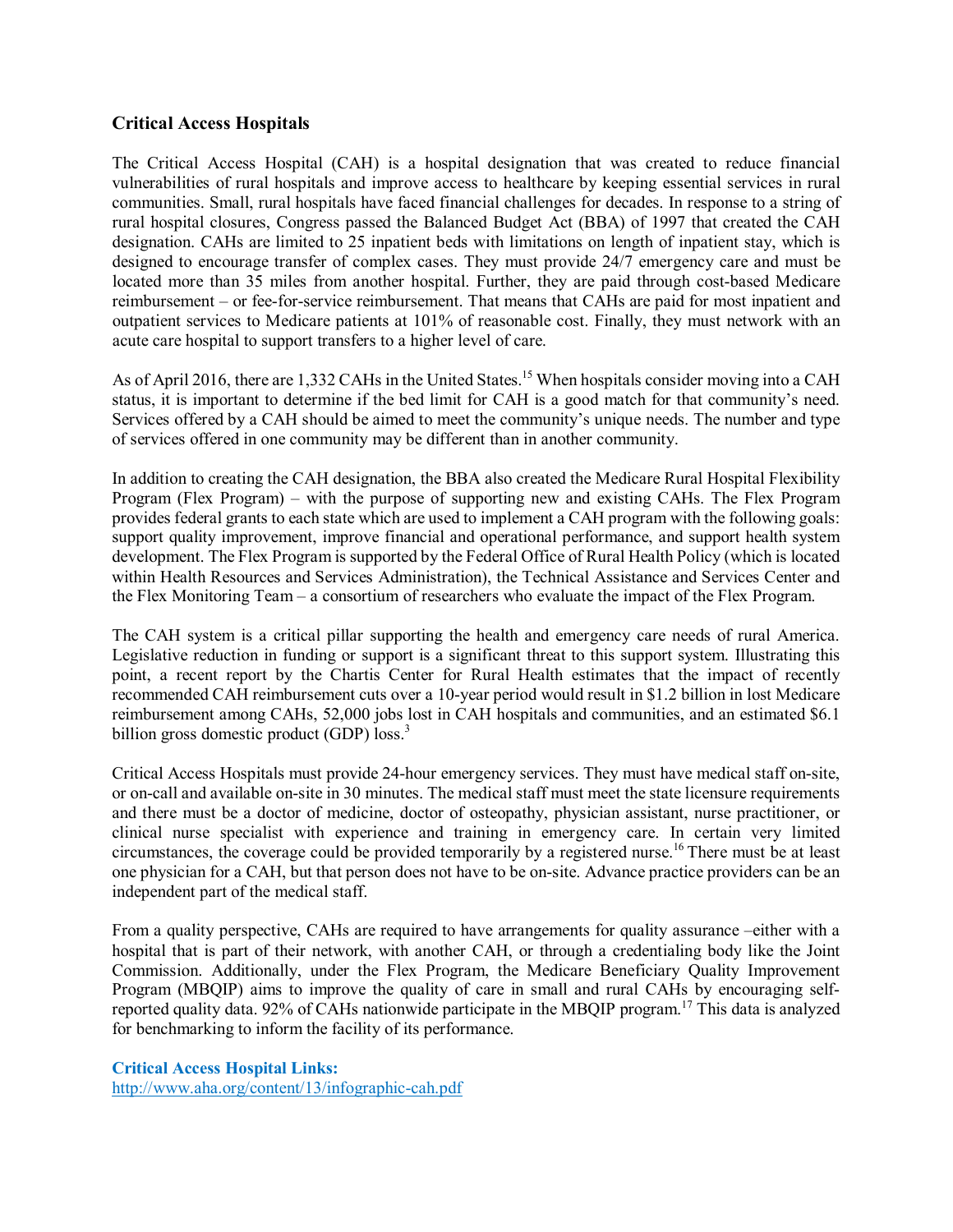[https://www.cms.gov/Outreach-and-Education/Medicare-Learning-Network-](https://www.cms.gov/Outreach-and-Education/Medicare-Learning-Network-MLN/MLNProducts/downloads/CritAccessHospfctsht.pdf)[MLN/MLNProducts/downloads/CritAccessHospfctsht.pdf](https://www.cms.gov/Outreach-and-Education/Medicare-Learning-Network-MLN/MLNProducts/downloads/CritAccessHospfctsht.pdf) <http://www.aha.org/advocacy-issues/cah/index.shtml> <https://www.hrsa.gov/healthit/toolbox/RuralHealthITtoolbox/Introduction/critical.html> <http://www.flexmonitoring.org/data/critical-access-hospital-locations/>

# **Federal Legislation**

In addition to CAH nuances, the rural health community is supported to varying degrees by several sources of state and federal funding. The primary reimbursement for patient care in rural communities is very often Medicare and Medicaid. Therefore, rural hospitals stand to be significantly and perhaps disproportionately affected by any changes to these programs.

As with all funding, the amount and nature of support for government reimbursement of medical services and block funding for various rural hospitals is constantly subject to change, based on budgetary changes and political philosophy. Medicare's existing Value-Based Purchasing Program threatens to reduce payments to rural hospitals that may struggle with various metrics and therefore be additionally penalized. The Affordable Care Act (ACA) should theoretically improve reimbursement to rural hospitals by reducing the number of uninsured patients; however, sources note that the ACA impact on the operating margins of rural hospitals is more likely to be negative, and their financial standing may become more tenuous by reductions in disproportionate share beginning in 2018.<sup>18</sup> Furthermore, uncertainty about the consequences of recent legislative efforts to repeal or replace the ACA are leading to widespread cutbacks.<sup>19</sup>

Recent additional proposed legislation includes the 2015 Rural Emergency Acute Care Hospital Act<sup>20</sup> which would increase payment for emergency outpatient services, including telehealth and ambulance services. The payment would be at 110% of the reasonable costs of such services and is specific to only emergency care, not inpatient services. This would improve the financial viability of rural EDs. Furthermore, the 2015 proposed Save Rural Hospitals  $Act^{21}$  would offer funding for creation of a community outpatient hospital type system that could potentially meet the needs of rural patients.

As previously mentioned, with the rapid pace of political change and ongoing debate of funding for healthcare-related initiatives, it is likely more current legislation at the state and national level are available since this article was authored.

The statistics describing the need in rural areas are clear: though only 15% of the US population live in rural areas, sixty percent of trauma deaths occur in those regions. There are prolonged response times to the scenes of accident or illness and long travel distances to the nearest EDs.<sup>20</sup>The rural population is older, poorer, and sicker than urban counterparts and may be more challenged by problems caused by weather, geography, cultural, social and language barriers.<sup>21</sup> Rural hospital closures disproportionately affect racial and ethnic minorities, and continued closures are likely without new models of reimbursement and healthcare delivery.<sup>22</sup> Furthermore, the rate of rural hospital closures is rising.<sup>23</sup>

When comparing rural hospitals in states that expanded Medicaid in response to the ACA to those that did not, non-expansion states were found to have provided greater financial vulnerability, leading the authors to conclude that policy makers should formulate strategies that maintain access to care for rural populations in non-expansion states.<sup>24</sup> In Georgia, a non-expansion state, Governor Nathan Dean proposed converting struggling rural hospitals into freestanding EDs to restore basic services to areas in need. Such facilities could combine emergency care with primary care and, if accepted at federal levels, could have far-reaching effects.<sup>25</sup>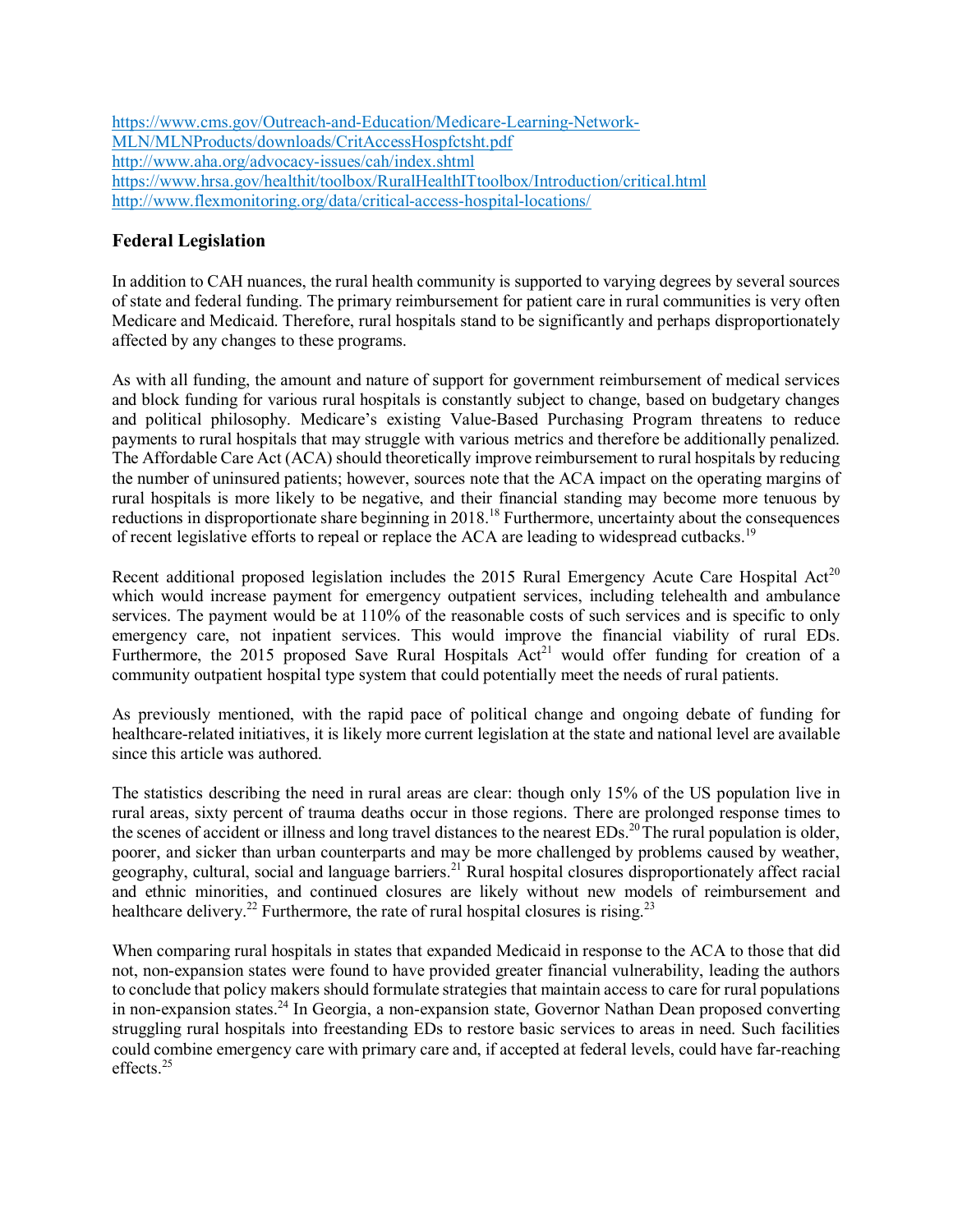The Hospital Survey and Construction Act (the Hill-Burton Act), passed by Congress in 1946, nourished the development of not-for-profit and public hospitals after WWII. That bill enabled the number of hospitals in our nation to increase by 34%, strengthening the public hospital system and benefiting the economically disadvantaged rural areas in the south.<sup>6</sup> Public hospitals, in turn, have contributed to American residency training for many. The charitable intent embodied in the Hill-Burton act, through its benefit to public and rural medicine, has been critical to the mission of the hospital in American society and to maintaining the quality of healthcare and graduate medical education in the United States.

As previously mentioned, with the rapid pace of political changes and ongoing debate of funding for healthcare-related initiatives, it is likely more current legislation at the state and national level is available since this article was authored.

# **Use of Telemedicine**

Over the past decade, the use of telehealth or telemedicine has grown in its potential and practice to increase access to quality healthcare in rural and underserved communities. The use of this technology enables the provision of specialized care to those areas that might not otherwise have access to these resources due to a low volume of specialized cases or the expense of providing the service in a rural location. According to the Office of the National Coordinator for Health Information Technology, "telehealth" refers to a broader scope of remote healthcare services than the term telemedicine which relates to the clinical provision of services from a distance. Telehealth includes provider training, administrative meetings, and continuing medical education in addition to clinical services. Note the American Telemedicine Association utilizes the terms "telemedicine" and "telehealth" interchangeably, so this definition should not be regarded as final.

There are currently several forms of telehealth technologies that are commonly in use. Video conferencing is a system that allows two or more people/locations to communicate using simultaneous two-way audio and video transmissions. Systems often utilize low-cost, high-capacity broadband telecommunication services and, by using video compression techniques, allow for lifelike face-to-face interactions. Store-andforward data, images or videos utilize a technique of capturing and transmitting information in formats such as video, photograph, x-ray images, hi-resolution dermatology images, text reports etc. to an intermediate location which sends the information to another intermediate or final station at a time in the future. This system is useful in those situations where real-time communication is not necessary, and the reviewer reads batches of files/studies at their discretion. Examples include tele-dermatology, cardiology EKG readings, radiology study interpretations and pulmonary function test readings by pulmonologists.

Remote patient monitoring is a type of ambulatory healthcare option that allows a patient to use a mobile medical device to perform routine testing and send the data to their healthcare team in real-time. The devices can be located in the patient's home or other location, in addition to a health care or chronic care facility. Examples include diabetes monitors, heart and blood pressure monitors and tele-ICU monitoring. Mobile health or mHealth/home health care is a general term for mobile phone or wireless technology used in medical care, often used in context of expanding services to the developing world but not exclusive to the mission of the ED. In special circumstances, such as disaster management or austere health conditions, telehealth services provide help for episodic needs and use a number of wired, wireless, radio, and satellite communication methods to enable health care to be provided when other means may not be feasible or practical.

As with any technology, telemedicine carries with it both challenges and benefits. The current challenges are primarily regulatory in nature. The provider's license to practice when telehealth consultations cross state or national boundaries has been a barrier, as the prescriber must have appropriate licensure and certification to enable the provider to perform a patient assessment by state law and allow prescriptions to be filled so that the care can be provided in a timely manner. An additional concern is liability coverage and maintaining clinical supervision of midlevel providers utilizing telehealth. Reimbursement has been a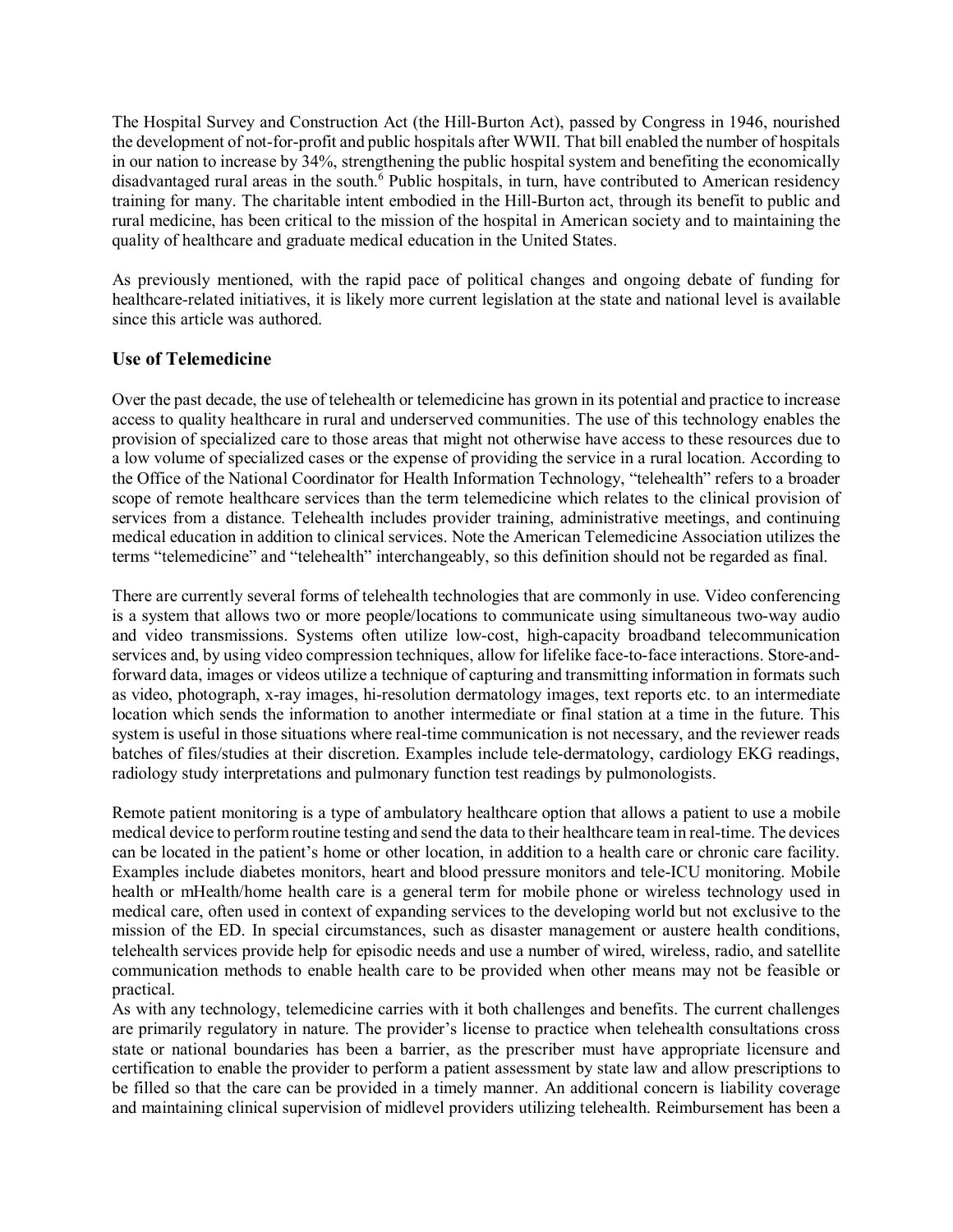challenge in some settings. Although the provider may not be physically present, the reimbursement of their time and expertise should be at a fair market value for the services performed.

The other main barrier relates to broadband and equipment availability/interoperability. Although the costs of obtaining the hardware for telehealth assessments have been rapidly decreasing and may be minimal, some areas may lack sufficient capital or knowledge to establish a telehealth site or may be geographically located in areas without internet or broadband access. Another barrier relates to not having compatible interfaces among different healthcare providers. The information should flow seamlessly across the system. The implementation group of the telehealth program needs to consider both the electronic and spoken language challenges in the planning process.

The ability to provide needed specialty expertise in rural locations without prior access to these services cannot be over emphasized. Technology has proven to be revolutionary in providing necessary care in the areas of cardiac and stroke care, as well as critical care disorders in the ED setting. The future advances of telehealth should improve access to even more rural and underserved areas, and this will help to improve the health care needs across the nation and world.

The ability to maintain a rural provider's knowledge base related to procedural skills and education has been a supportive aspect to retain providers in rural settings. Without this education, the providers may feel that their skills are deteriorating and wish to move to a more populated region. Telehealth training has been useful in holding educational sessions across vast distances for education, including rural providers. Although the emergency provider is well trained for a variety of acute emergent concerns, the ability to remotely consult a specialist who has a deeper knowledge of the specific care needs and who can address issues beyond the acute management is a welcome option.

Finally, patient satisfaction studies have found comparable satisfaction with telehealth consultation, compared with physical visits, and telehealth alleviates the need for logistical travel planning. The cost savings for the decreased transport of acute visits to tertiary care facilities and for follow-up visits helps to decrease both the patient's time and travel costs as well as rural facility costs of having an available specialized provider on site. There are additional savings realized by patients staying in the community where they live, due to the family support and psychological safety of staying in their home.

In summary, telehealth and telemedicine are dramatically improving the access of health care across rural and underserved areas across the nation and the world. This system enables rural providers to maintain their knowledge base and skills and improves the rural populations' access to needed, but difficult-to-recruit, specialists which can be lifesaving in the rare/high-risk scenarios when the full-time recruitment of a particular specialist for an area would be cost prohibitive. Telehealth use in the rural ED helps to bring a vast array of specialty expertise to the bedside in environments that are otherwise unable to provide these services. It is felt that this technology will only continue to grow as the health care system continues to evolve.

#### **Rural EM Telehealth Links:**

<https://www.ruralhealthinfo.org/topics/telehealth> <https://www.ncbi.nlm.nih.gov/pubmed/11765886> <https://www.ncbi.nlm.nih.gov/pubmed/17764784> [http://www.annemergmed.com/article/S0196-0644\(16\)00212-2/fulltext](http://www.annemergmed.com/article/S0196-0644(16)00212-2/fulltext) <https://www.acep.org/telemedicine/> <https://www.ncbi.nlm.nih.gov/pubmed/22694296>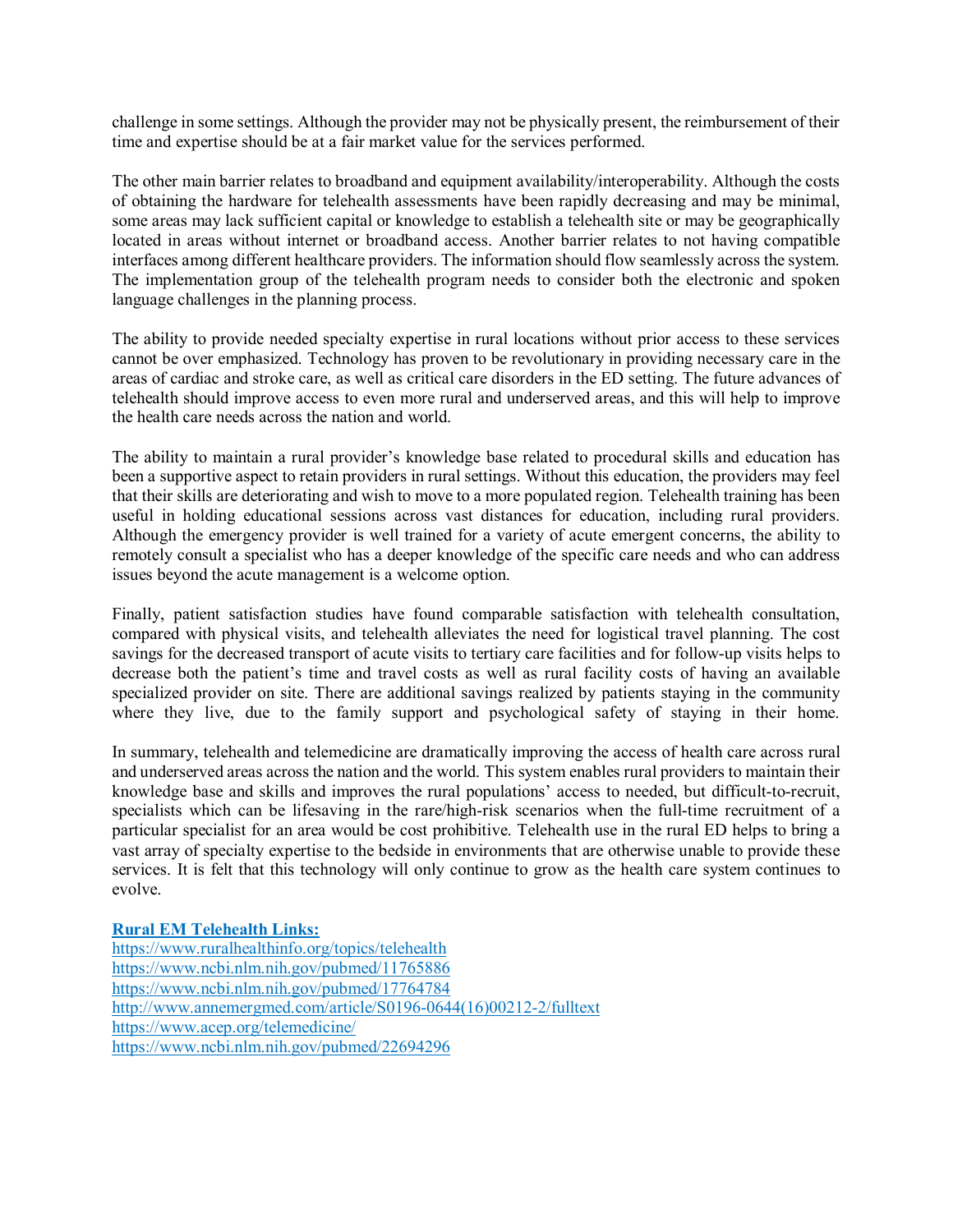### **Summary**

Rural emergency medicine is a tremendously important component of the healthcare framework for rural Americans. The viability of rural EDs and rural hospitals remains at risk by threats to reimbursement, funding, staffing, and other regulatory challenges. Emergency medicine workforce challenges are significant in some rural areas, and continued collaboration with primary specialties is essential to finding both short-term and long-term solutions. Critical Access Hospitals and various forms of freestanding EDs also have potential to creatively address the emergency medicine needs of rural communities. Telemedicine shows great promise in bringing more specialized care to the bedside than might ordinarily be possible in rural locations.

*Created by members of the ACEP Emergency Medicine Practice Committee July 2017:* Anthony S. Mazzeo, MD, FACEP, subcommittee chair Anthony "Tony" Gerard, MD, FACEP Margaret Greenwood-Ericksen, MD (Rural Section) Alan J. Hirshberg, MD, MPH, FACEP Steven H. Saef, MD, FACEP Gerad A. Troutman, MD, FACEP Michael Turturro, MD, FACEP, committee chair

*Reviewed by the ACEP Board, August 2017.*

# **References**

- 1. Macht M, Mackenzie A, Ginde A. The rural emergency physician workforce. *JREM.* June 2014;1(1):3- 8.
- 2. North Carolina Rural Health Research Program. 75 rural hospital closures: January 2010-present. North Carolina Rural Health Research Program. [http://www.shepscenter.unc.edu/programs-projects/rural](http://www.shepscenter.unc.edu/programs-projects/rural-health/rural-hospital-closures/)[health/rural-hospital-closures/.](http://www.shepscenter.unc.edu/programs-projects/rural-health/rural-hospital-closures/) Accessed March 31, 2017.
- 3. Topchik M. 2017. *Rural relevance 2017: assessing the state of rural healthcare in America*." Chicago, IL: The Chartis Group, Chartis Center for Rural Health. [http://ivantageindex.com/rural-relevance](http://ivantageindex.com/rural-relevance-downloads)[downloads.](http://ivantageindex.com/rural-relevance-downloads) Accessed March 31, 2017.
- 4. Schneider SM, Gardner AF, Weiss LD, et al. The future of emergency medicine. *Ann Emerg Med*. 2010;56:178–183.
- 5. Ginde AA, Sullivan AF, Camargo CA Jr. National study of the emergency physician workforce, 2008. *Ann Emerg Med*. 2009 Sep;54(3):349-359.
- 6. Counselman FL, Marco CA, Patrick VC, et al. A study of the workforce in emergency medicine 2007. *Am J Emerg Med.* 2009;27:691–700.
- 7. House H, Young R, DeRoo E. Penetration of board certified emergency physicians into rural emergency departments in Iowa. *Ann Emerg Med.* 2009;54:S64.
- 8. Groth H, House H, Overton R, et al. Board-certified emergency physicians comprise a minority of the emergency department workforce in Iowa. *West J Emerg Med*. 2013;14:186–190.
- 9. Gerard WA, Pugno P, Bullock K, et al. Rural emergency medicine rotations: could family practice (ABFM) faculty supplement ABEM faculty? *Ann Emerg Med*. 2013;62(6):645-646.
- 10. Banks G, Gerard AW, Yu K, et al. Family physicians play integral role in emergency medicine. *Ann Fam Med*. 2017 Jan;15(1):84-86. doi: 10.1370/afm.2018.
- 11. Carter DL, Ruiz E, Lappe K. Comprehensive advanced life support. A course for rural emergency care teams. *Minn Med*. 2001 Nov;84(11):38–41.
- 12. Casaletto JJ, Wadman MC, Ankel FK, et al. Emergency medicine rural rotations: a program director's guide. *Ann Emerg Med*. 2013 May;61(5):578–583.